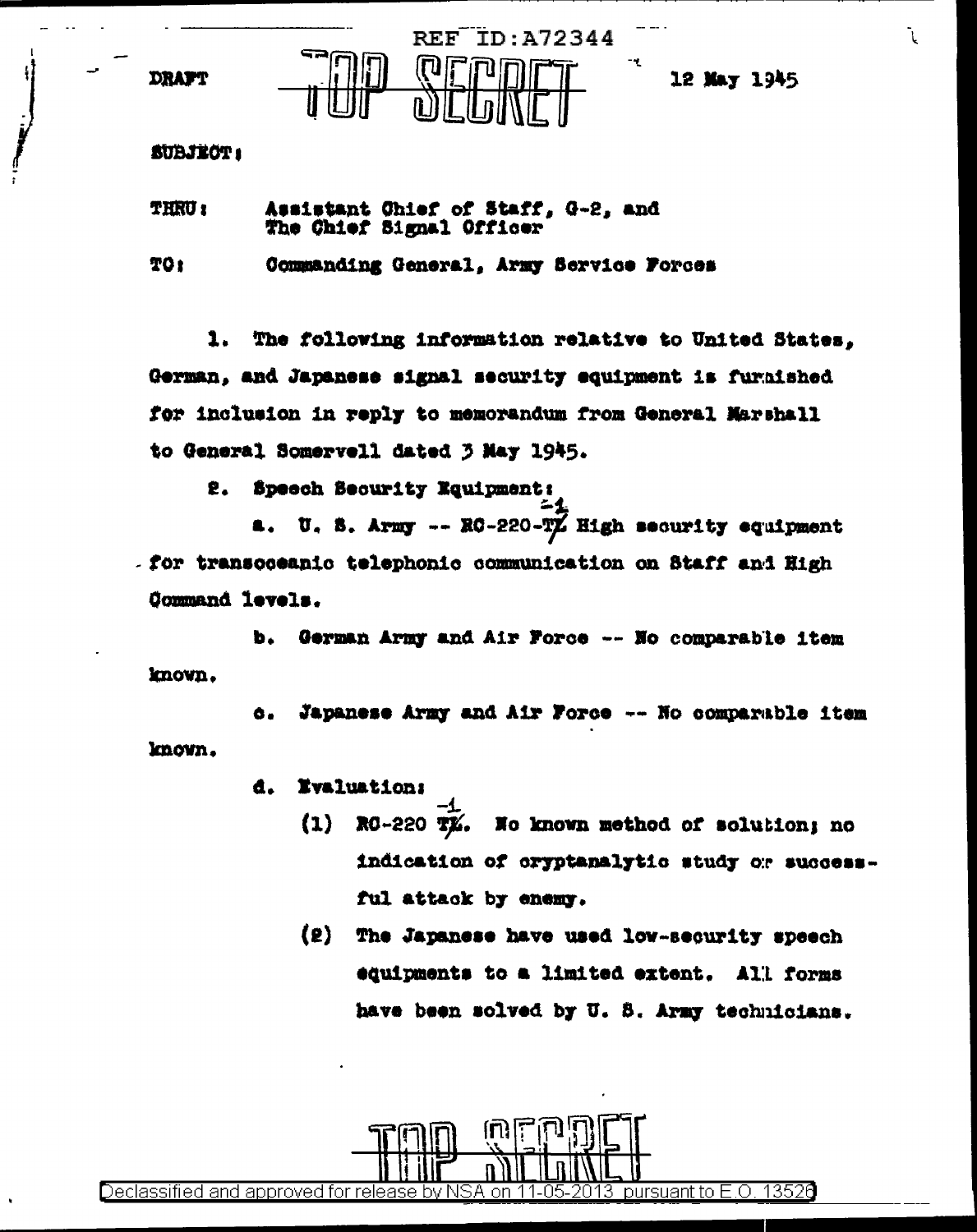

3. Teletype Security Equipment:

U. S. Army -- Converter M-228 and BIGTOT equipments. The former is a medium security, the latter a high security mechanism for automatically enciphering and deciphering teletypewriter signals, permitting handling of large volumes of traffic by wire and radio.

b. German Army and Air Force -- "Geheimschreiber" equipment. Similar in function to Converter M-228.

Japanese Army and Air Force -- No comparable item  $\sigma$ . known.

- **Evaluation:** d.,
	- (1) SIGTOT equipment: No known method of solution; no indication of cryptanalytic study or successful attack by enemy.
	- (2) Converter M-228 equipment: Methods of solution applicable under certain conditions are known; no indication of cryptamalytic study or successful attack by enemy.
	- (3) Geheimschreiber: Methods of solution have been evolved, aplied successfully, and a large amount of traffic solved by British, With U. S. Army cooperation and assistance. Exceptionally valuable intelligence obtained from all high-echelon channels on which it was used.

Cryptographic Equipment.

U. S. Army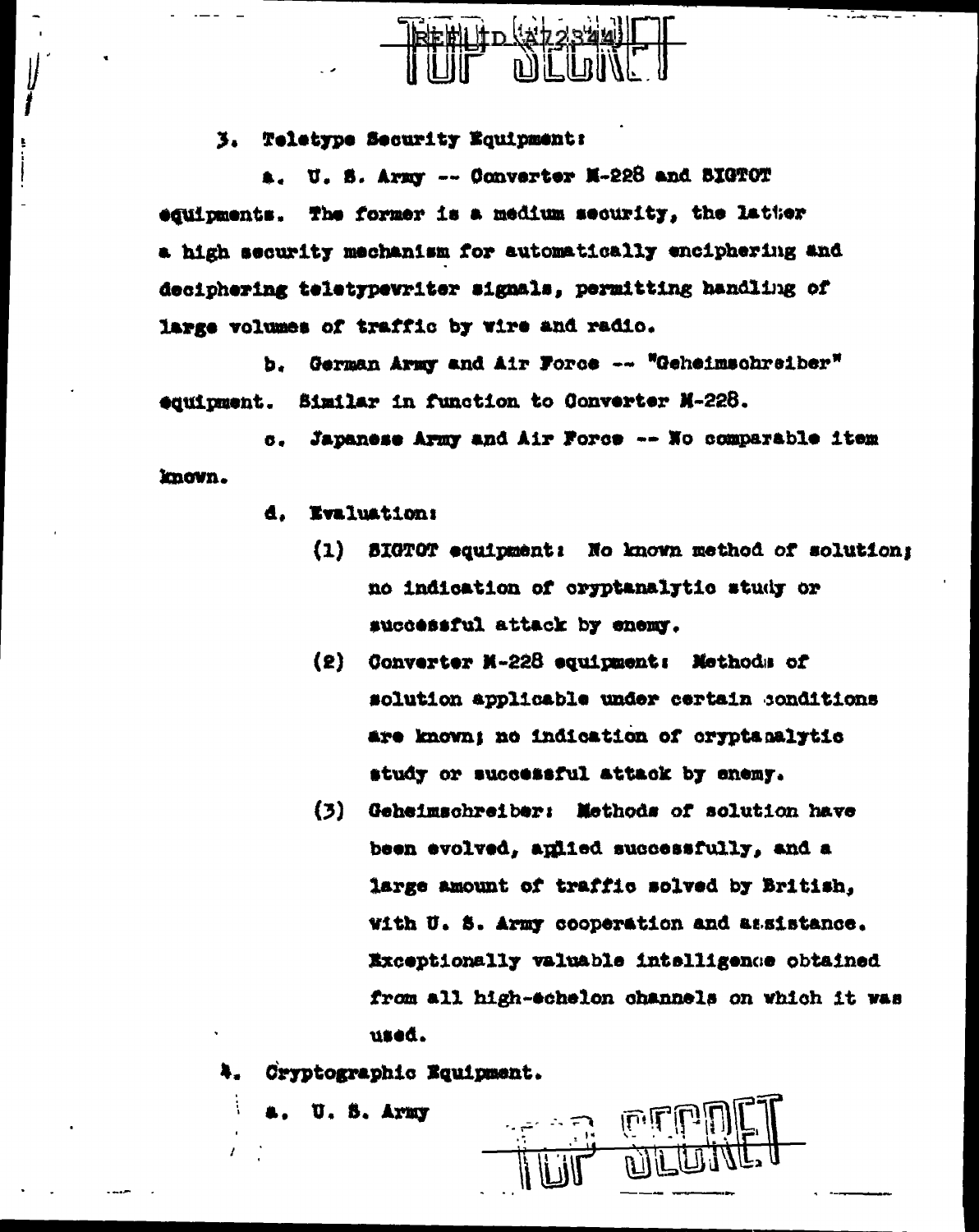

- $(1)$ Converter M-134-C: A keyboard operated. printing cipher machine capable of enciphering messages of all classifications at the rate of fifty (50) words per minute. Widely distributed to all large fixed headquarters and to headquarters of tactical units down to and including division headquarters.
- (2) Converter M-209: A small, manually operated, mechanical printing cipher machine for lowschelon tactical communications.

German Army and Air Force: "Enigma" oipher machine. b. A keyboard operated, non-printing cipher machine with maximum speed of operation limited to approximately five (5) words per minutes.

Japanese Army and Air Force: No comparable equipment known to be in use although recent information indicates that there is one under development. These organizations now use very cumbersome "paper and pencil" hand methods.

- **Evaluation:** a. I
	- (1) Converter M-134-C: No known method of solution: . indications of cryptanalytic attack by German, with no success whatever.
	- (2) Converter M-209: Methods of attack under certain conditions are known; indications of cryptanalytic attack by Germans and Japanese. with limited amount of success, due to improper use of the device by certain units lacking